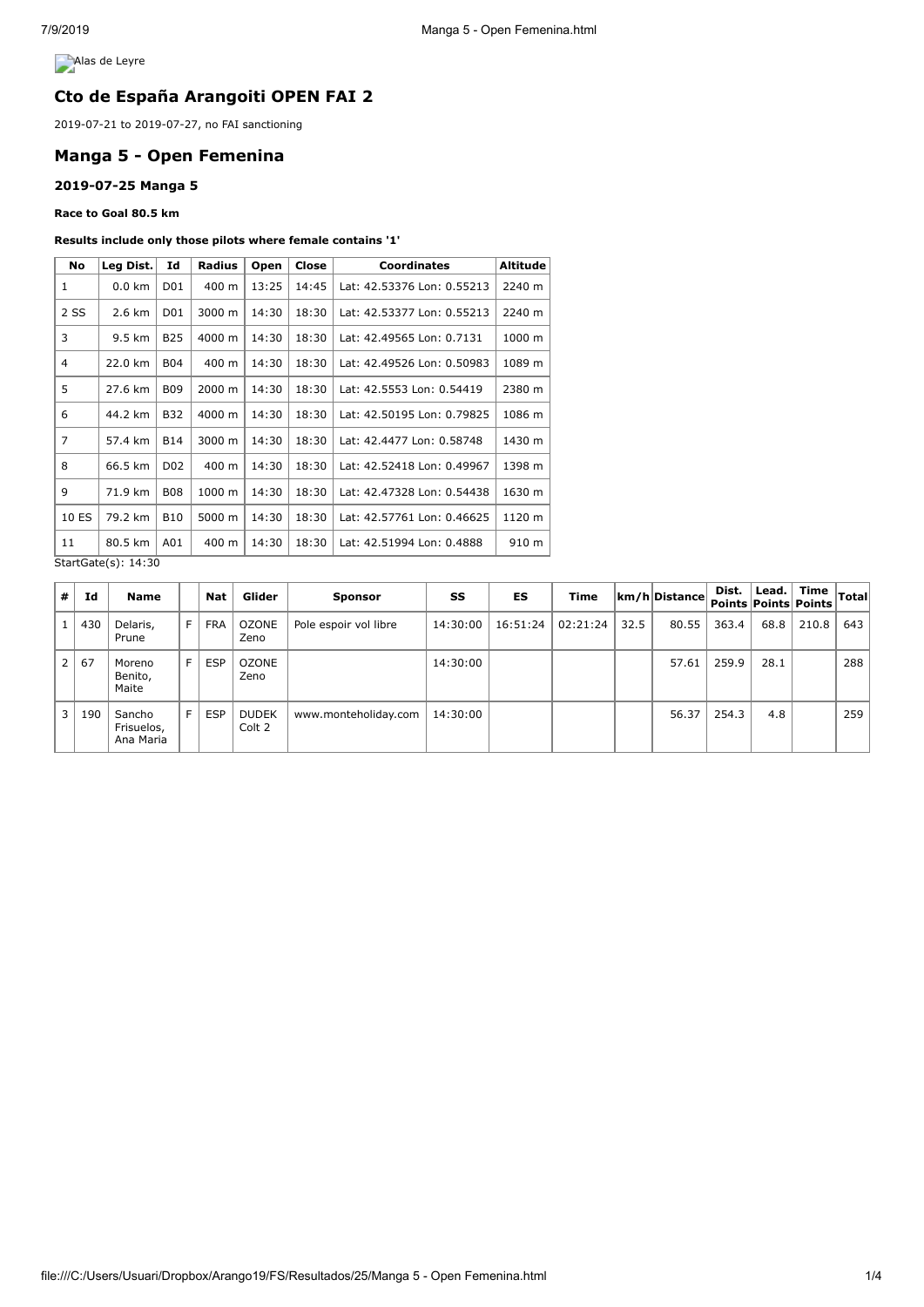## **Pilots absent from task (ABS)**

| Ιd | Name                         |  |  |  |  |
|----|------------------------------|--|--|--|--|
|    | 105 Valenzuela Agüí, Cecilia |  |  |  |  |
|    | 1005   Krasnova, Daria       |  |  |  |  |

## **Pilots not yet processed (NYP)**

**Id Name**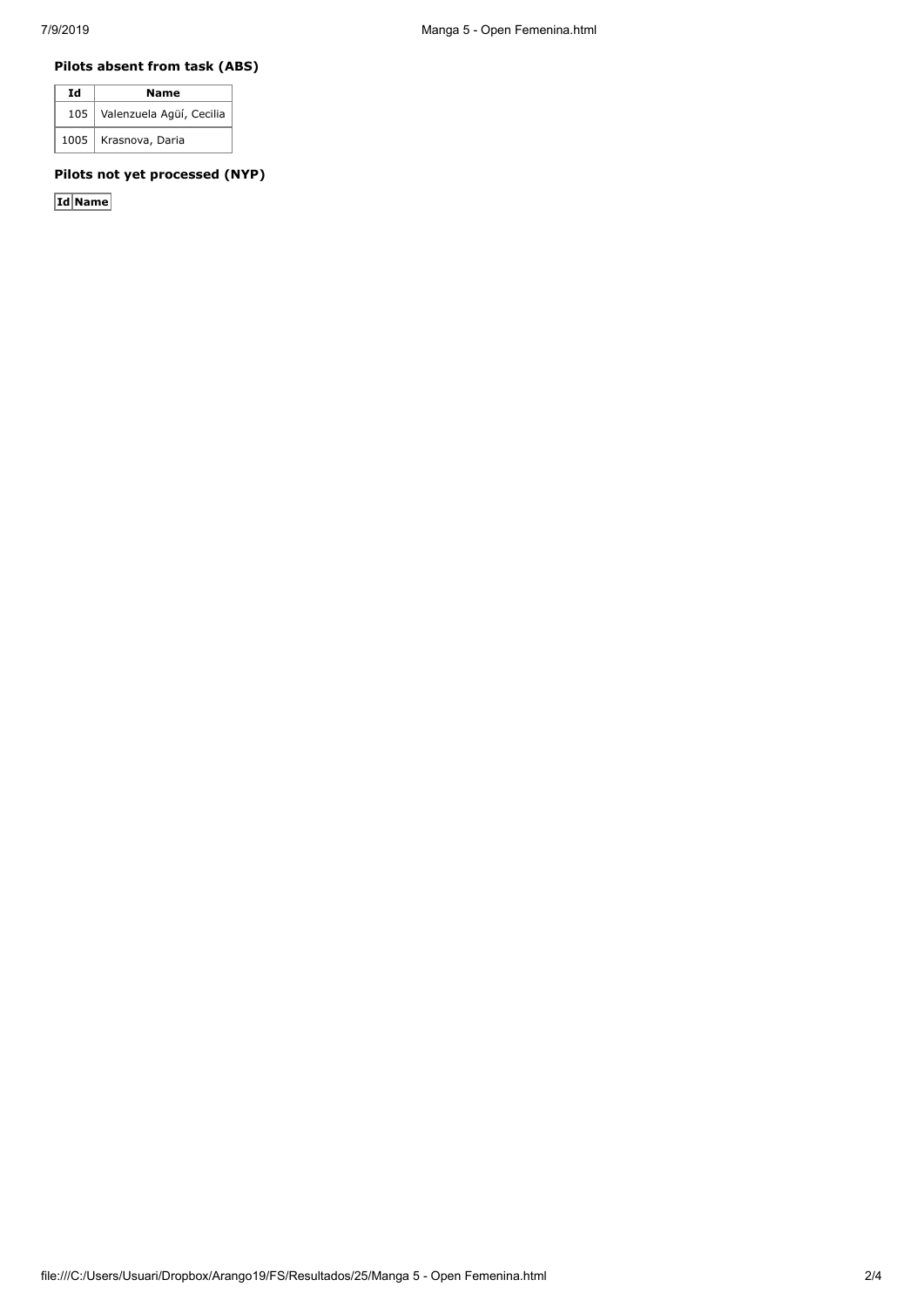### **Task statistics**

| param                           | value                     |
|---------------------------------|---------------------------|
| ss distance                     | 76.638                    |
| task_distance                   | 80.549                    |
| launch_to_ess_distance          | 79.237                    |
| no_of_pilots_present            | 104                       |
| no_of_pilots_flying             | 104                       |
| no_of_pilots_lo                 | 20                        |
| no_of_pilots_reaching_nom_dist  | 96                        |
| no_of_pilots_reaching_es        | 84                        |
| no_of_pilots_reaching_goal      | 84                        |
| sum_flown_distance              | 7561.15000000001          |
| best_dist                       | 80.549                    |
| best_time                       | 1.709722222222222         |
| worst_time                      | 3.43916666666667          |
| no_of_pilots_in_competition     | 117                       |
| no_of_pilots_landed_before_stop | 0                         |
| sum_dist_over_min               | 7149.15000000001          |
| sum_real_dist_over_min          | 7149.15000000001          |
| sum_flown_distances             | 7561.15000000001          |
| best_real_dist                  | 80.549                    |
| last_start_time                 | 2019-07-25T14:30:00+02:00 |
| first_start_time                | 2019-07-25T14:30:00+02:00 |
| first_finish_time               | 2019-07-25T16:12:35+02:00 |
| max_time_to_get_time_points     | 3.01728568998286          |
| no_of_pilots_with_time_points   | 77                        |
| goalratio                       | 0.807692307692308         |
| arrival_weight                  | 0                         |
| departure_weight                | $\Omega$                  |
| leading_weight                  | 0.111405073680018         |
| time_weight                     | 0.525195347348657         |
| distance_weight                 | 0.363399578971325         |
| smallest_leading_coefficient    | 1.15547642171722          |
| available_points_distance       | 363.399578971325          |
| available_points_time           | 475.195347348657          |
| available_points_departure      | 0                         |
| available_points_leading        | 161.405073680018          |
| available_points_arrival        | 0                         |
| time_validity                   | 1                         |
| launch_validity                 | 1                         |
| distance_validity               | 1                         |
| stop_validity                   | 1                         |
| day_quality                     | 1                         |
| ftv_day_validity                | 1                         |
| time_points_stop_correction     | 0                         |

## **Scoring formula settings**

**param value**